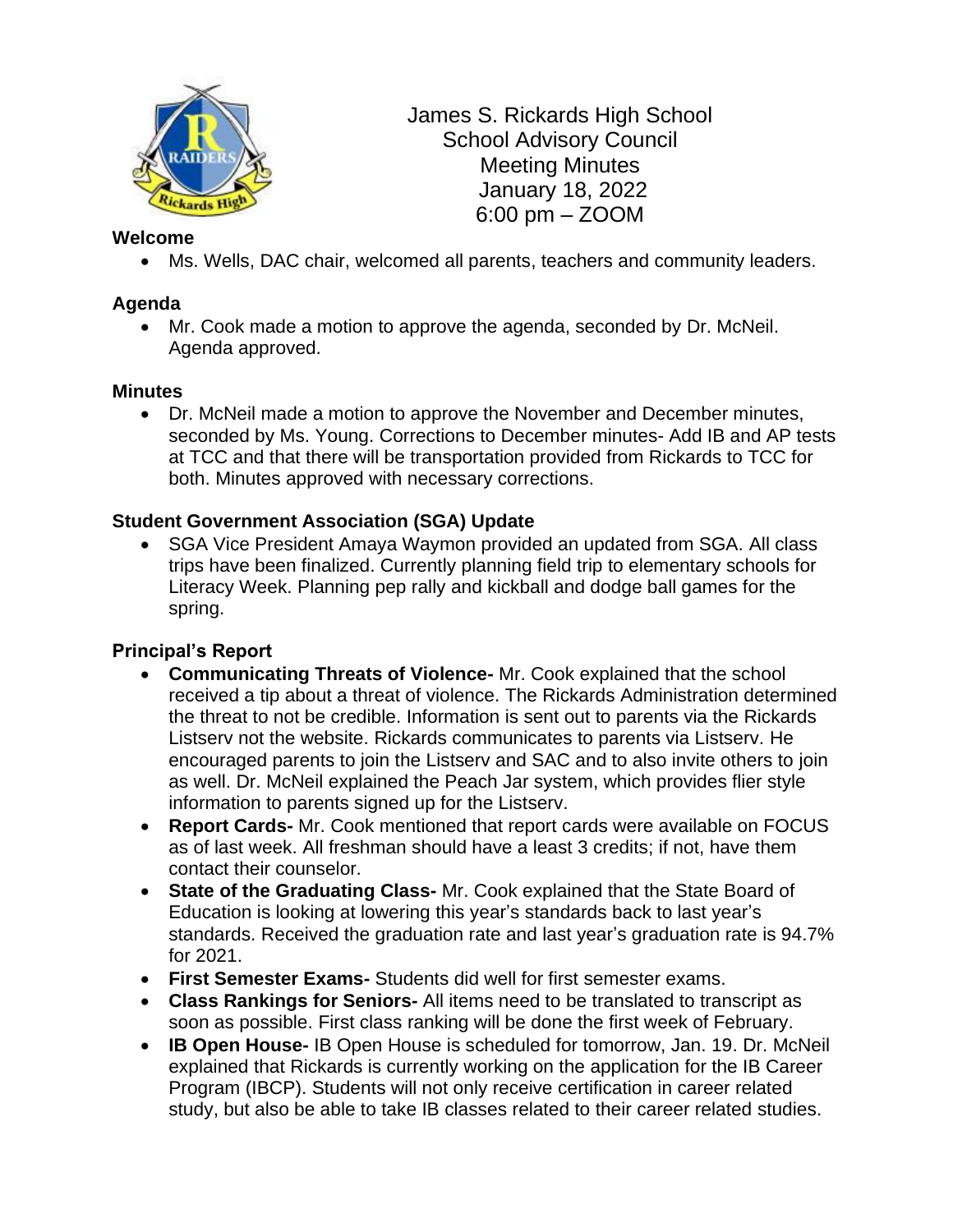This track allows students to take the IB English and Literature class, a 2-year class, which will help them pass the IB exam. After passing the IB exam, they will be able to receive credit for ENC 1101 and 1102.

- **Law Academy-** Mr. Cook mentioned creating a Law Academy program as a feeder program from Nims' Middle Schools program. Administration has created the course of study and there are 3 courses of study- law, law enforcement, and paralegal. SAC discussed including real world application through shadowing members in the community and involving the Tallahassee Chamber in the program.
- **COVID Update- Masks and Quarantine Days-** Mr. Cowart provided a COVID update and student protocols. Students have a 10-day quarantine process (from test or symptoms) and does not require a negative test. Students aren't penalized for quarantining and absences are excused. Teachers and facility are under a 5-day quarantine process. Teachers and facility wear masks.
- **Additional Information-** Tutoring for students- Rickards has tutoring in 21<sup>st</sup> Century, AVID and the online program, Solutions Skills.

# **Advisory Council Reports**

## **District Advisory Council (DAC) Report**

• Ms. Wells provided an updated from the January 2022 DAC meeting. Superintendent Hanna provided updates for quarantine for students. Hanna also discussed the move from FSA to progress monitoring, graduation rates, and enrollment numbers. The DAC heard from School Board Member Darryl Jones, who discussed the importance of career and technical education and partnering with schools in these areas. Received a report from the Student DAC and what high schools are doing in relation to mental health and ways to get students engaged. Received a technology update and how the District is simplifying things on FOCUS and Canvas. School Choice opened in January and closes March 1. The DAC information about the change in instructional materials with the change moving into the BEST Standards. Heard a report from the Leon County Teachers Association related to LGBTQ+ support in the schools.

### **Title I Advisory Council (TAC) Report**

• Ms. Leman provided an update from the TAC. She discussed the Individual Freedom Bill (SB 148/HB 78), which proposes to prevent infringement of individual freedoms in teaching of difficult concepts in our history; however, it basically stops teachers from teaching the history of the United States. TAC heard a presentation from Jordan Spells, who is working to create an organization to help teachers in the area of professional development.

### **New Business/Announcements**

- Dr. McNeil will send the Solutions Skills information to the SAC email to be sent out to all SAC members.
- Graduation- Mr. Cook explained that graduation plans are returning to traditional plans. Rickards Graduation is May 28 at 10am at the Civic Center.